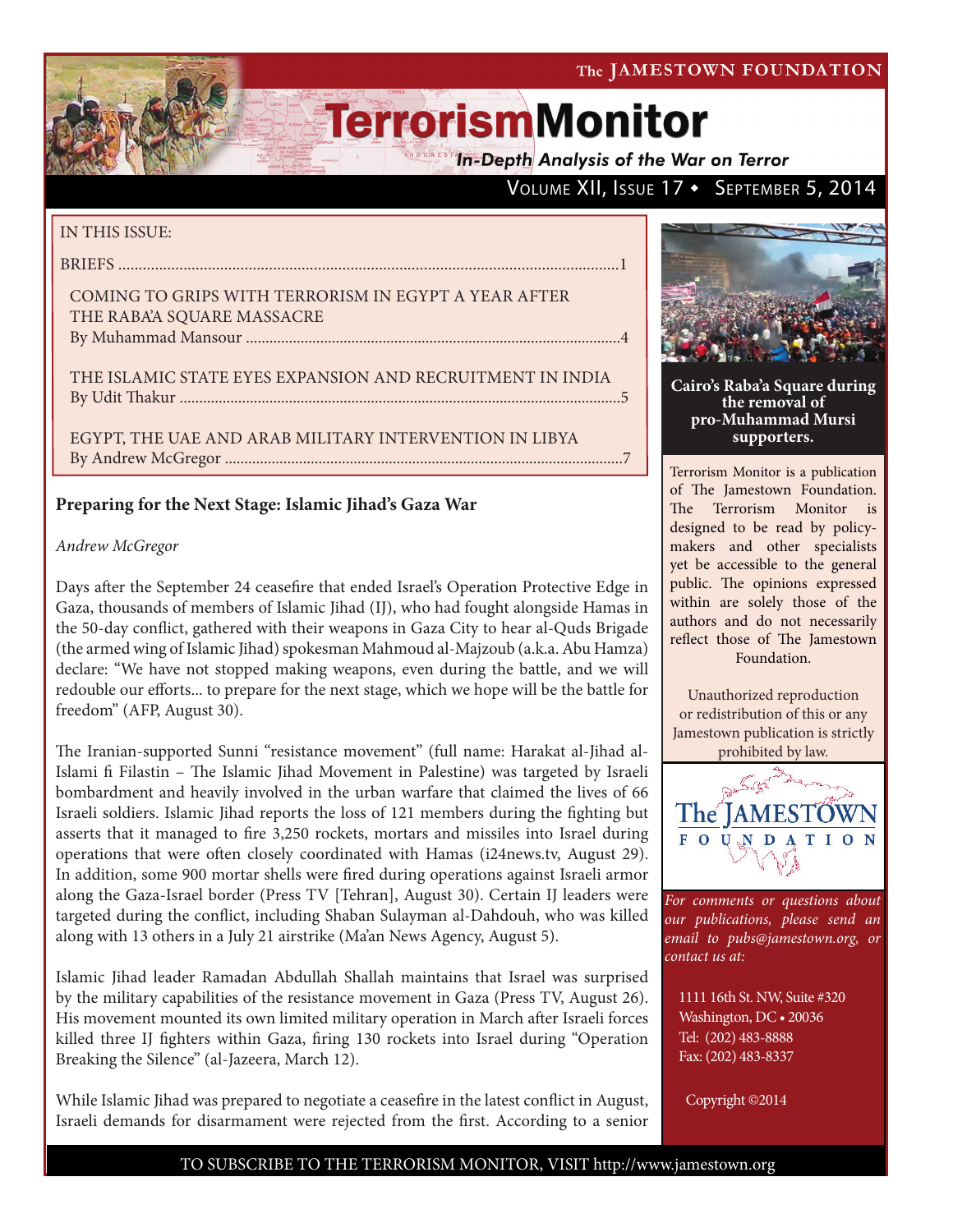Islamic Jihad leader, Khader Habib, "The issue of arms is connected to the existence of the occupation… This right [to bear arms in self-defense] is guaranteed by the laws of heaven and earth" (Middle East Monitor, August 7).

Al-Quds Brigade spokesman Abu Hamza has emphasized that Islamic Jihad is determined to improve its military capabilities while thanking those nations and groups who supported the Palestinians during the Israeli offensive, singling out Hezbollah, Iran and Sudan in particular (Press TV [Tehran], August 30). Iranian Revolutionary Guard Corps (IRGC) commander General Mohammed Ali Jafari has assured both Hamas and Islamic Jihad of more help "than in the past in all defense and social domains" (AFP, August 30).

With inspiration from the 1979 Islamic Revolution in Iran, Palestinian exiles Abd al-Aziz Awda and Taghi Shaqaqi created Islamic Jihad in the same year, initially operating out of Egypt. Shaqaqi was assassinated in Malta by a Mossad team in 1995, while Awda assumed the spiritual leadership of the group. Today, Islamic Jihad operates in both Gaza and the West Bank under the leadership of Dr. Ramadan Abdullah Shallah, an original member and former professor in southern Florida who took control of the movement after Shaqaqi's death.

Though he views its establishment as unlikely, Shallah has indicated he would favor a one-state solution to the Arab-Israeli conflict in which Palestinian Muslims and Christians would have equal rights with Israeli Jews. [1] Short of a onestate solution, the IJ secretary-general insists on nothing less than the "total liberation of Palestine." Shallah acknowledges ideological similarities with Hamas, but emphasizes Islamic Jihad's separate approach:

We share the same Islamic identity. From a strategic point of view, there is no difference between us and Hamas, only a tactical difference… Don't ask me what the political solution is to be. We aren't the guilty party to be asked for a solution because we didn't create the problem. Our sacred duty is to fight, to resist occupation of our sacred land change the conditions of our people. That is our duty, our sacred duty. Others, like Fatah, have maps and negotiations. We resist. [2]

Despite the close (and almost essential) military cooperation between Hamas' Izz al-Din al-Qassam Brigades (the military wing of Hamas) and Islamic Jihad during the conflict with Israel, the two movements have become political rivals to some degree within Gaza. Recent polling has suggested Islamic Jihad has made recent gains in popularity at the

### TerrorismMonitor Volume XII • Issue 17 • September 5, 2014

expense of Hamas, though the movement still commands just over 13 percent support (Al-Monitor, August 10). Besides its military activities, Islamic Jihad offers social services to Gaza's hard-pressed population, including health services, schools and dispute mediation, the latter often in ways that are more efficient than similar services offered by Hamas.

The movement believes its focus on armed struggle is attracting new supporters, though Islamic Jihad has the luxury of not having to focus on the nearly insurmountable problems of governing a region under blockade that confront Hamas on a daily basis. Islamic Jihad has also distanced itself from Hamas' association with Egypt's Muslim Brotherhood, a liability in today's political climate and counter to IJ's interest in maintaining good relations with the new Egyptian leadership. There are reports of occasional small-scale clashes between Hamas and Islamic Jihad inside Gaza, but Islamic Jihad shows little inclination to pursue or escalate these conflicts, keeping in mind that Hamas has control over the supply of weapons smuggled into Gaza (*al-Akhbar* [Beirut], April 16).

#### Notes

1. Scott Atran and Roberty Axelrod, "Interview with Ramadan Shallah, Secretary General, Palestinian Islamic Jihad," *Perspectives on Terrorism* 4(2), 2010, Damascus, Syria, December 15, 2009, http://jeannicod.ccsd.cnrs.fr/ docs/00/50/53/76/PDF/Ramadan\_Shallah.pdf. 2. *Ibid*.

#### **Islam's Leading Muftis Condemn the 'Islamic State'**

#### *Andrew McGregor*

Egypt's Grand Mufti (chief Islamic jurist), Shaykh Shawqi Ibrahim Abd al-Karim Allam, has opened a new campaign to combat Islamist militancy of the type promoted by the Islamic State through electronic means such as internet sites, videos and Twitter accounts. The campaign, which will involve Islamic scholars from across the world, aims to*: "*correct the image of Islam that has been tarnished in the West because of these criminal acts and to exonerate humanity from such crimes that defy natural instincts and spread hate between people" (Middle East News Agency [Cairo], August 31; September 1; AP, August 25). There were 37 million internet users in Egypt as of September 2013 (Ahram Online, September 1).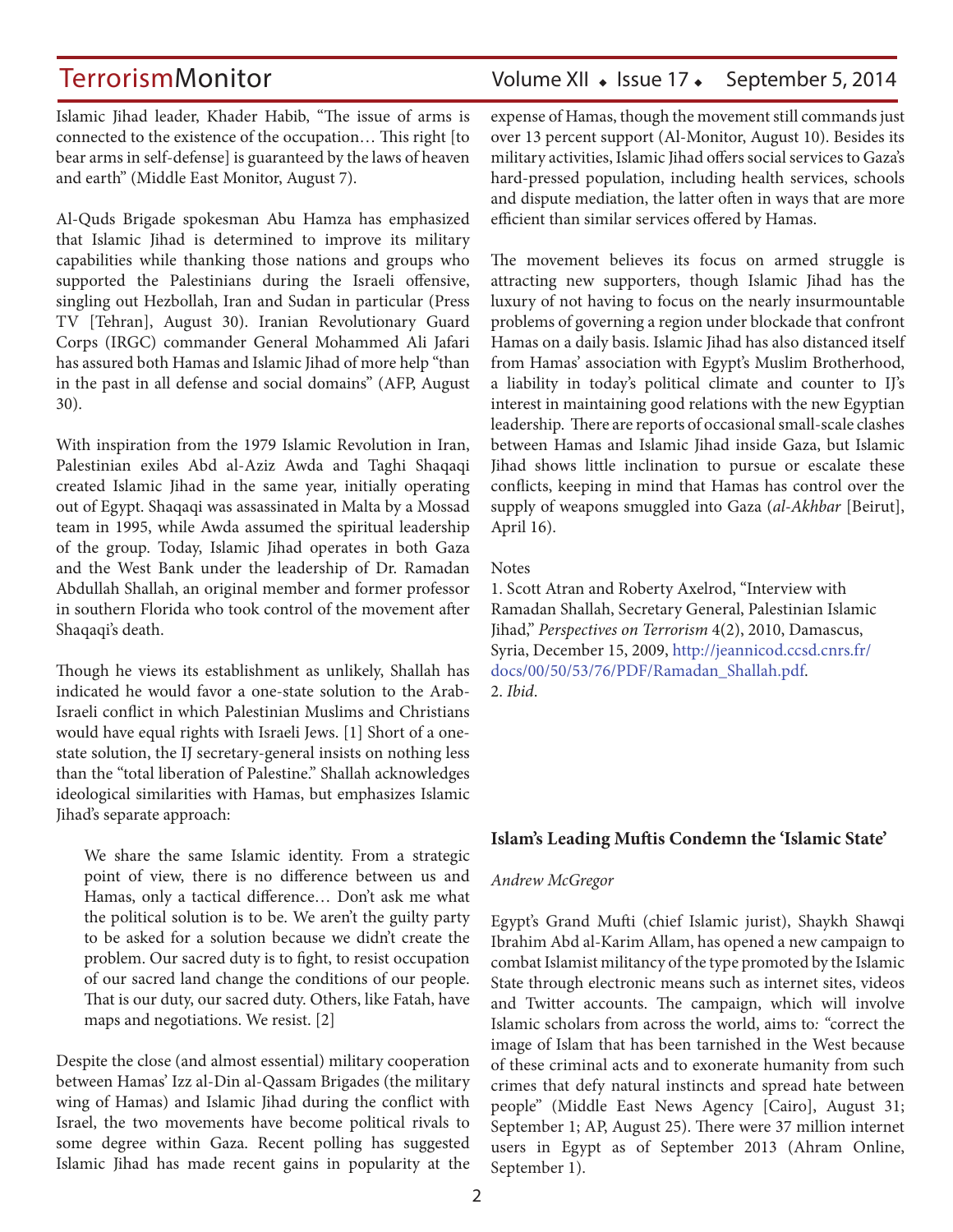Egypt's Grand Mufti has also been pulled into the debate on the controversial death sentences issued against leading members of the Muslim Brotherhood and their followers in connection with a series of violent incidents that followed last year's popular rising/military coup that toppled the rule of Muhammad Mursi and the Freedom and Justice Party (the political wing of the Brotherhood). The specific case in which the Grand Mufti was invited to give his opinion involved death sentences handed down to Muslim Brotherhood Supreme Guide Muhammad al-Badi'e and seven other Brotherhood leaders in June (six others were sentenced to death *in absentia*, but have the right to new trials if they return) in connection with murder charges related to the clashes at the Istiqama mosque in Giza on July 23, 2013, that left nine people dead.

Egyptian legal procedure calls for all death sentences to be confirmed by a non-binding decision of the Grand Mufti, though in practice such decisions are nearly always followed. Unusually, in this case, the Mufti's original decision to commute the June death sentences to life imprisonment was returned by the court for reconsideration (Ahram Online [Cairo], August 30; al-Jazeera, August 8). Shawqi Allam declined to take the hint and instead reaffirmed his position that the death penalties were inappropriate given that the evidence consisted solely of unsupported testimony from a police operative (Deutsche Welle, August 30). The Grand Mufti's actions have been interpreted as a rebuke to the judicial process that has delivered hundreds of death sentences to Muslim Brotherhood members and supporters this year following the group's official designation as a "terrorist" organization. Muhammad al-Badi'e still faces another death sentence in relation to a separate case regarding the Brothers' alleged armed response to a July 2014 demonstration at their al-Muqattam headquarters in eastern Cairo.

The decisions of Egypt's Dar al-Ifta (House of Religious Edicts) are typically closely aligned to official government policy, leading many observers to consider it a quasigovernmental agency. Nonetheless, the office and Egypt's Grand Mufti remain important sources of spiritual direction throughout the Sunni Islamic world, with thousands of *fatwa*-s being issued every month in response to questions of faith and practice from around the Islamic world. Compared to institutions such as Cairo's 10th century al-Azhar Islamic University (also brought under government control in 1961), Dar al-Ifta is a comparatively modern institution, having been created at the order of Khedive Abbas al-Hilmi in 1895.

In Saudi Arabia, Grand Mufti Shaykh Abd al-Aziz al-Ashaykh, chairman of the Council of Senior Ulema and the General Presidency of Scholarly Research and Ifta (the

### Volume XII • Issue 17 • September 5, 2014

Kingdom's *fatwa*-issuing office), used an August 28 radio interview to respond to the arrest of eight men charged with recruiting fighters for the Islamic State by urging young Saudis to resist calls for jihad "under unknown banners and perverted principles" (Nida al-Islam Radio [Mecca], August 28).

The interview followed a statement entitled "Foresight and Remembrance," made several days earlier in which the Saudi Grand Mufti described members of al-Qaeda and the Islamic State as "Kharijites, the first group that deviated from the religion because they accused Muslims of disbelief due to their sins and allowed killing them and taking their money," a reference to an early and traditionally much despised early Islamic movement whose advocacy of jihad against rulers they deemed insufficiently Islamic (similar to the *takfiri* pose adopted by the modern Islamist extremists) led to nearly two centuries of conflict in the Islamic world: "Extremist and militant ideas and terrorism which spread decay on earth, destroying human civilization, are not in any way part of Islam, but are rather Islam's number one enemy, and Muslims are their first victims…" (Saudi Press Agency, August 19).

The Grand Mufti's comments reflect a growing concern in Saudi Arabia that the Kingdom will inevitably be targeted by the so-called Islamic State, a development that could shatter the partnership between Wahhabi clerics and the al-Sa'ud royal family that dominates the Kingdom both politically and spiritually. Thousands of Saudis are believed to have left to join Islamic State and al-Nusra Front forces in Iraq and Syria in recent months (Reuters, August 25). The Islamic State poses a direct challenge to the religious legitimacy of the al-Sa'ud monarchy and their rule of the holy cities of Mecca and Madinah by presenting the creation of a caliphate as the true fulfillment of the Wahhabist "project" while simultaneously undercutting the authority of Wahhabist clerics such as Shaykh Abd al-Aziz, whom the movement views as having been co-opted by their partnership with a "corrupt and un-Islamic" royal family.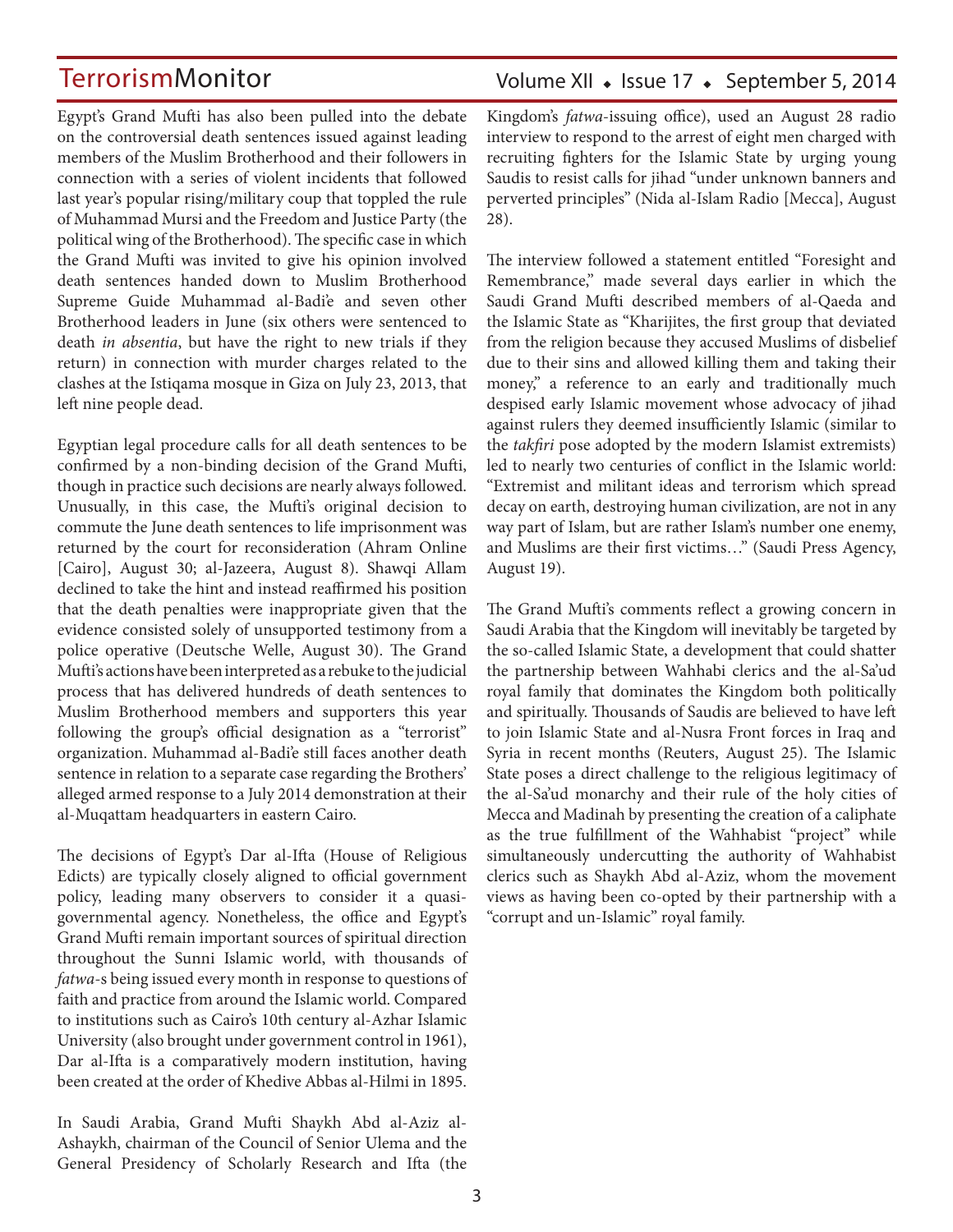## **Coming to Grips with Terrorism in Egypt a Year after the Raba'a Square Massacre**

### *Muhammad Mansour*

Before the June 30, 2013 coup that overthrew Muhammad Mursi, Egypt's first civilian elected president, terrorist operations in Egypt were far fewer in number and scale, focusing mainly on blowing up gas pipelines supplying Egyptian gas to neighboring Israel. However, after the violent crackdown on Muslim Brotherhood supporters orchestrated by then-Defense Minister Abd al-Fatah al-Sisi in the summer of 2013, radicalism became viewed as the only means of expressing critical views of the political system.

This rise in terrorism enabled al-Sisi to strike fear amongst grassroots Egyptians and pose as a national savior despite excluding all peaceful ways of dissent and arguably provoking much of the violence that followed the Raba'a, Nahda and the Abu Zaabal massacres in 2013.

In the midst of such a polarized situation, it was easy for al-Sisi to become president in June 2014 and begin the return of the country back to a Mubarak-style regime. Yet, even during Mubarak's iron-fisted rule in a seemingly stable country, terrorism did exist and his strong police state could not eradicate the influence of Saudi-style Wahhabist Islam.

Amidst the tug-of-war between al-Sisi's plan to create stability and terrorist acts aimed at striking such stability based on an "illegitimate coup," al-Sisi ignored political solutions based on adopting a democratic approach and giving a space for opposition voices in order not to give radical Islamists an excuse to launch retaliatory attacks against police and soldiers. Al-Sisi instead tried to fix the deteriorating economy by cutting the energy subsidy – an explosive issue that no previous president had dared address. However, such a solution could only achieve stability in the short term so long as the current government ignores the fact that the product of its violent crackdown is new victims who are easily recruited by radical groups. Even if they do not have the same capability as Sinai's Ansar Bayt al-Maqdis, these groups can still form a nucleus for extremism and will eventually threaten the nation's security.

As al-Sisi took advantage of the unprecedented crackdown, radical groups, topped by Ansar Bayt al-Maqdis, found the military brutality against Islamists created fertile soil to recruit new jihadists, ranging from Salafi conservatives to

### TerrorismMonitor Volume XII • Issue 17 • September 5, 2014

Islamist victims of random arrests by the security forces. The rise of regional extremist groups such as the Islamic State of Iraq and Syria (ISIS) – would also prove an asset in enabling the extremists to survive repeated and ongoing military strikes. The result was an intensification of terrorist attacks in Egypt and a new ability to recruit operatives at local and global levels (*al-Ahram* [Cairo], April 11).

As the anniversary of the Raba'a massacre arrived on August 14, Egyptian media outlets were abuzz with a video released by an armed group self-described as the "Armed Brigade of Helwan" (Helwan is an Egyptian city just south of Cairo). In the video, 12 masked men in black carrying machine guns in a street displayed the four-finger gesture commemorating the Raba'a massacre while their spokesman announced: "We're tired of the pacifism of the Muslim Brotherhood." [1] Though the group criticized the Egyptian armed forces, its ire was directed primarily at the Interior Ministry: "This is a warning for the Interior Ministry… You are all targeted."

Members of the armed group were arrested on August 26, with local media displaying a photo of the group's 34-yearold founder, Magdy Fonia, who confessed he espoused the Muslim Brotherhood's ideology and had led pro-Brotherhood protests in the Helwan region. Fonia was reported to have recruited 12 people and trained them in a desert area near Cairo on how to use guns to fight police and soldiers (*al-Wafd* [Cairo], August 26; Ahram Online [Cairo], August 30).

In the Egyptian media, various strategic experts claimed that the brigade is evidence that the Muslim Brotherhood is pointing weapons at the state and must be charged with treason, another explained that slum areas are incubators for the spread of radical ideology, while others said the video release is meant to distract attention from a recent Human Rights Watch report which called for Egypt's top military brass to be investigated over the killing of more than a thousand mostly unarmed protesters in Cairo last year, describing the August 2013 mass killings in Raba'a and Nahda squares as likely amounting "to crimes against humanity" (*al-Shorouk* [Cairo], August 18). [2]

A Muslim Brotherhood website recently published a statement by the Anti-Coup Pro-Legitimacy National Alliance that reminded people of the massacres committed by the military, emphasizing the importance of continuing the revolutionary wave: "Despite fascist coup terror, the popular resistance moves forcefully forward without abandoning its established principles, committed to its peaceful path and the right of self-defense… The revolution will certainly triumph and the people will certainly bring to trial all those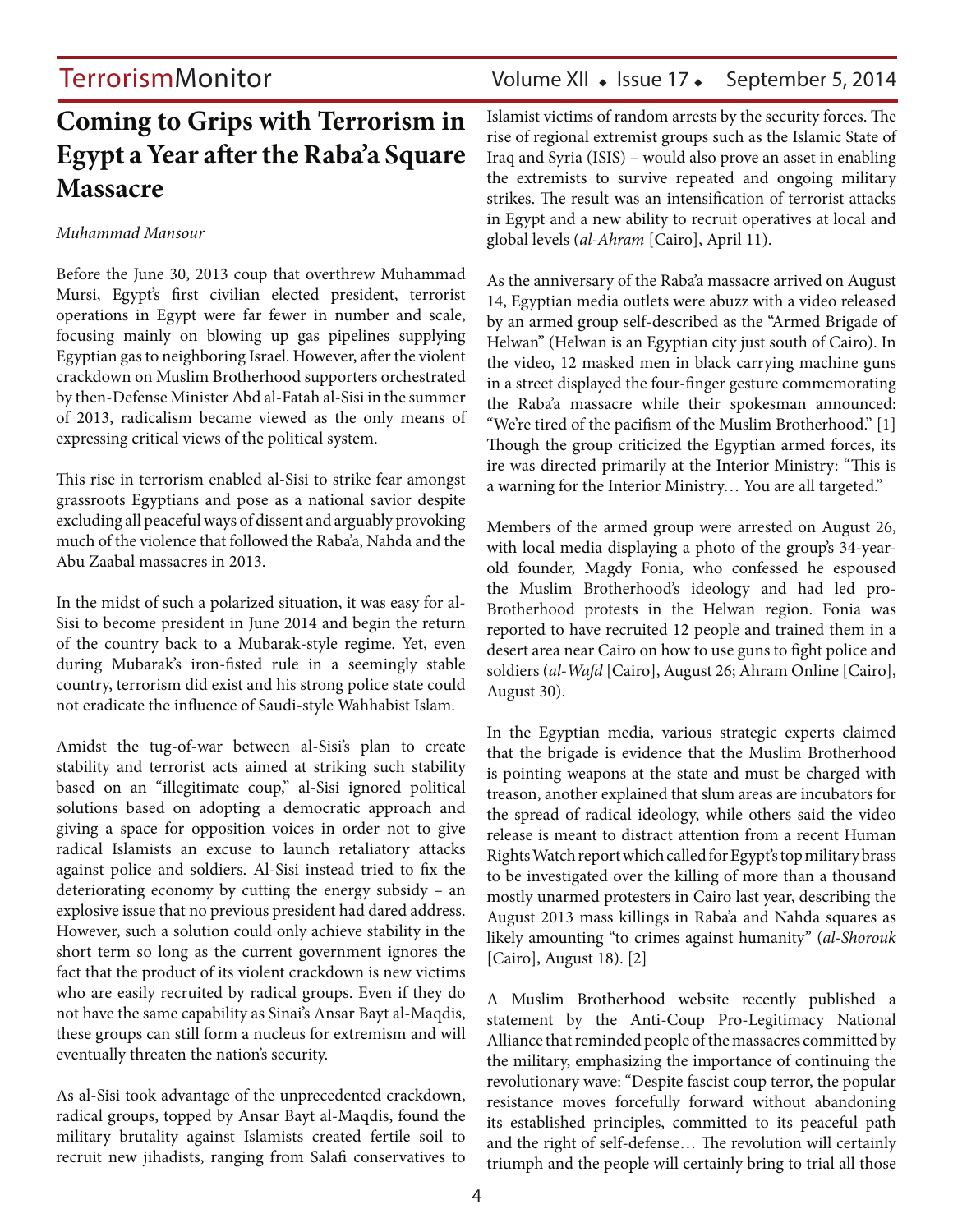involved in the horrific atrocities inflicted on this homeland's citizens." [3]

Nonetheless, Fahmy Howeidy, a moderate Islamic intellectual, has suggested that Egyptian state security benefits from the presence of terrorist organizations, given that the support for the current government is based, in no small part, on perceptions about the constant threat of terrorism in Egypt (*al-Shorouk* [Cairo], August 18).

Al-Sisi's government could seek more radical solutions to dismantle the network of terrorism by giving a space for critical voices within the context of a policy that respects human rights, freedom of speech and the rule of law. Oppression will bring more violence and history tells that Islamist extremism began in Egypt when former president Gamal Abd al-Nasser cracked down on the Islamists in 1954, after which the once-limited violence practiced by the Muslim Brotherhood expanded to large-scale violence by offshoots of the group, including al-Gama'a al-Islamiya and Egyptian Islamic Jihad.

*Muhammad Mansour is an highly accomplished investigative journalist who covers a broad range of topics related to Egyptian politics and global affairs.*

**Notes** 

1. Please see https://www.youtube.com/watch?v=-OQMPe-Jk60U.

2. "Rab'a Killings Likely Crimes against Humanity," Human Rights Watch Report, Egypt, August 12, 2014, http://www. hrw.org/news/2014/08/12/egypt-rab-killings-likely-crimesagainst-humanity.

3. "Egypt Pro-Legitimacy Alliance: Reign of Terror Will End Soon," The Anti-Coup Pro-Legitimacy National Alliance, Cairo, August 16, 2014, http://www.ikhwanweb. com/article.php?id=31754.

## **The Islamic State Eyes Expansion and Recruitment in India**

#### *Udit Thakur*

Despite its growing reputation as one of the world's best organized militant groups, the actions of the self-described "Islamic State" have been largely concentrated in Iraq and Syria. However, agents and affiliates of the Islamic State have begun to widen their rhetorical outreach and social networks in order to specifically reach out and recruit members of India's Muslim community, the second largest in the world by most accounts.

Indian authorities and intelligence experts have an intimate familiarity with the work of domestic terrorist organizations such as the Indian Mujahideen (IM). However, it seems that the rise of Islamic State forces in Iraq and Syria has introduced new security concerns, particularly after the August 25 news of the death of Arif Ejaz Majeed, the first Indian reported to be killed while fighting alongside Islamic State forces in Iraq (*Indian Express*, August 28). The engineering student reportedly went missing in May, along with three of his friends, only to call his family later that month to reveal to them that he had flown to Iraq. His death marks a critical junction in a string of recruitment efforts launched by the Islamic State and its affiliates to target Indian Muslims.

On July 5, in his first public speech as the self-declared "caliph" of the Islamic State, Abu Bakr al-Baghdadi made specific reference to India a total of three times. The first referred to India as one of several countries in which the rights of Muslims "are forcibly seized." The second was a reference to perceived atrocities against Muslims in Kashmir. His third reference to India described the newly founded Islamic state and caliphate as one that "gathered the Caucasian, Indian, Chinese, Shami (Syrian/Lebanese), Iraqi, Yemeni, Egyptian, Maghrabi (North African), American, French, German and Australian." The would-be caliph pleaded: "Rush, O Muslims to your state. Yes, it is your state." [1]

While al-Baghdadi's speech was greeted by largely negative reviews around the world, the reaction of Sunni theologian Maulana Salman Nadvi of Lucknow's Darul Uloom Nadwatul Ulama Islamic institute stood out for his praise of the socalled caliph, claiming that: "All have accepted whatever role you [al-Baghdadi] are playing and have accepted you as Amir al-Muminin (Leader of the Faithful)." [2] Nadvi's endorsement of Baghdadi has since been condemned by several members of the All India Ulema Council, as well as the All India Muslim Personal Law Board, indications of the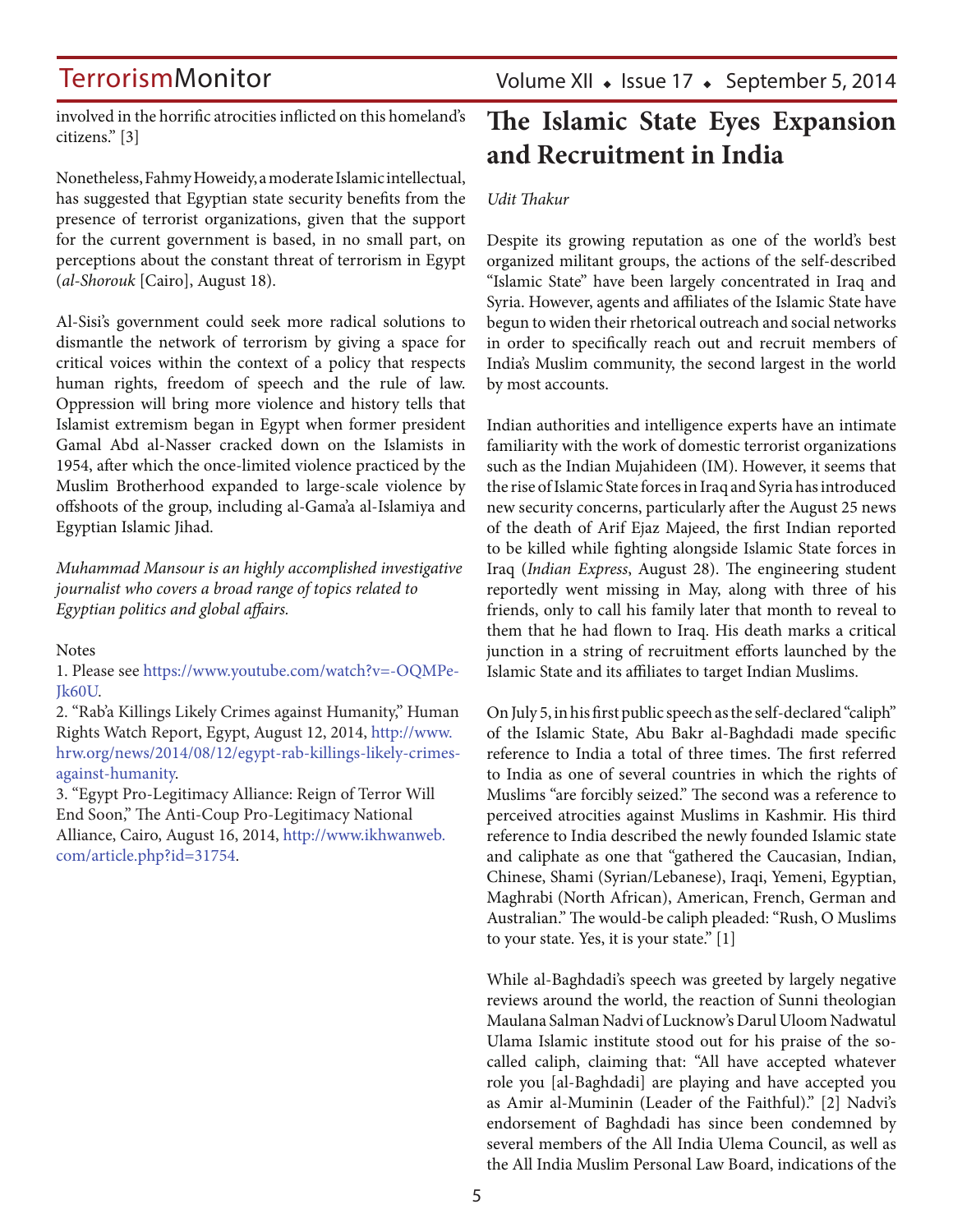fringe nature of the Islamic State's nascent efforts to reach out to India's mainstream Muslim population (*Times of India*, July 26).

Despite the fact that the Islamic State has yet to establish a physical presence in India, let alone any semblance of a mainstream following amongst Indian Muslims, the group seems to have cultivated something of a cultural niche for itself through the use of online social networks and chat rooms. By simply exploiting its status as the self-declared "caliphate" and broadcasting an outwardly welcoming message to all Muslims, it has made sure that fringe elements of the Muslim community in India will do its hard lifting for it.

In one particularly strange incident of Islamist propaganda taking on a life of its own, two young men were arrested after having ordered and distributed T-shirts designed with the logo of the Islamic State's predecessor, the Islamic State of Iraq and Syria (ISIS). The two men, Abdul Rahman and Rilvan, reportedly put in an order for 100 T-shirts with ISIS insignias in their home state of Tamil Nadu. They then distributed the shirts and even posed for a photo alongside 24 friends wearing them. That photo did the rounds on social media and was eventually seen by the authorities, who arrested the two men on charges of abetting insurgent activity and criminal conspiracy (NDTV [New Delhi], August 5). However, the men do not appear to have had any formal links with ISIS. On the contrary, their support indicates an altogether unique situation, in which an incredibly minute group of Indian Muslims have rallied behind ISIS imagery in an almost cult-like fashion. They lack the support or influence of any mainstream Indian Muslim organizations, and yet, have succeeded in providing the Islamic State with free publicity.

The effects of this type of internet-driven sympathy for the Islamic State have been two-fold. Firstly, it has created a virtual cottage industry of pro-Islamic State internet propaganda. The most notable example is the emergence of al-Isabah Media Production, the media arm of an entirely new group that refers to itself as Ansar ut-Tawhid fi Bilad al-Hind (Supporters of Monotheism in the Land of India). Through coordinated use of YouTube, Facebook and Twitter, the group specifically targets Indian Muslims by providing Hindi, Urdu and Tamil translations of Islamic State propaganda, as well as subtitles to pro-Islamic State videos. Since being discovered, the group's social media profiles have been removed, but it continues to spread information through online chat rooms and similar means *(India Today*, August 13). [3] While instances like these bolster the notion that the Islamic State has little in the way of coordinated

physical networks in India, they point to a growing nexus of internet material that is driving Indian Muslims to take up arms in the service of the Islamic State.

The second, and perhaps most concerning effect of the Islamic State's internet propaganda, has been its influence on the young Muslims of Kashmir. Troubling reports have emerged of Islamic State black flags being displayed by Kashmiri youth protesters in Srinagar. On two separate occasions, July 11 and July 29, masked men emerged during protests that had been organized in response to Israeli airstrikes in Gaza. On both occasions, the masked men unfurled black flags bearing the Islamic State's characteristic insignia (known as *al-raya al-uqab*) as protesters hurled stones at security personnel. The incident was jarring, not only to outside observers, but to many Kashmiri separatist leaders as well who fear the introduction of Islamic Statestyle sectarianism into Kashmiri society, in which Sunni and Shi'a Muslims have historically close ties (*Times of India*, August 2). But amidst the grim political realities of Kashmir, the Islamic State's ideology, no matter how brutal, seems to command a certain radical authority.

Support for the Islamic State does not seem to be approaching any sort of critical mass in India given that the country's Muslim community has a strong, pluralistic and moderate core. However, instances of sympathy for the Islamic State, even from the fringes of Indian society, indicate the troubling cleavages that the group and its affiliates have sought to exploit thus far. The strategy has been to provoke India's Muslim community, invoking the authority of an "Islamic State" to induce an artificial identity crisis amongst the young and impressionable. It tells them that they can never truly belong in India. There is a new Islamic state, and they can have it – they just need to get rid of the old secular state first.

*Udit Thakur is a freelance writer and researcher. He writers on issues of religion, politics, and human security, with a focus on the Middle-East and South Asia. Follow him on Twitter @uditthakur\_.*

#### **Notes**

2. Translation of Maulana Salman Nadvi's letter to Abu Bakr al-Baghdadi: http://newageislam.com/the-war-withinislam/indian-maulana-salman-nadwi-congratulatesabu-bakr-baghdadi,-accepts-him-as-caliph-of-muslims, writes-him-a-letter-expressing-his-excitement-at-theestablishment-of-islamic-caliphate/d/98142.

3. Instance of al-Isabah propaganda on pro-Islamic State

<sup>1.</sup> Full text of the July 5, 2014 speech made by Abu Bakr Al Baghdadi in Mosul: https://ia902501.us.archive.org/2/items/ hym3\_22aw/english.pdf.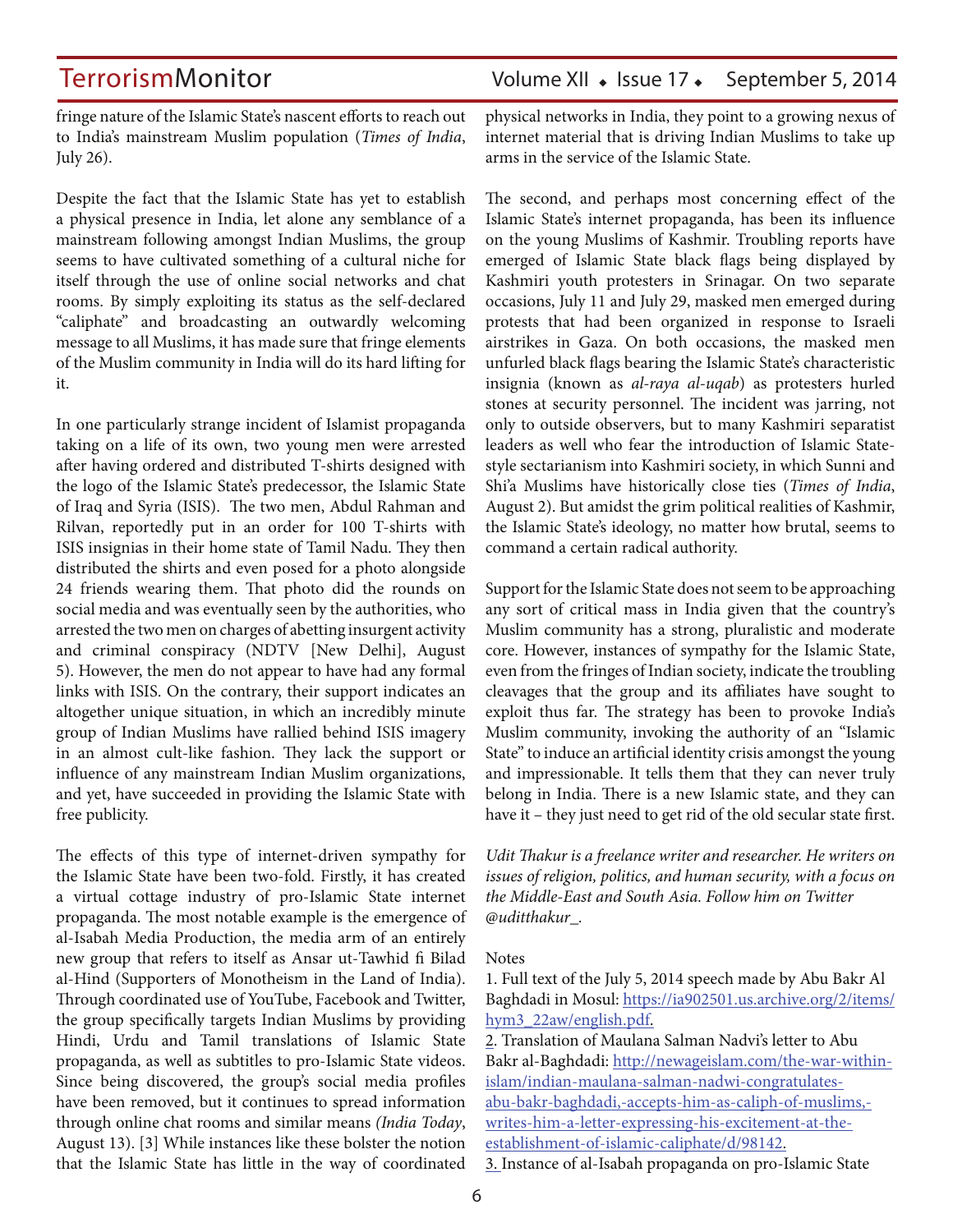site "Shabab ul-Hind" (Youth of India), http://shababulhind.

## site "Shabab ul-Hind" (Youth of India), http://shababulhind. Egypt, the UAE and Arab Military net/vb/showthread.php?t=26. **Intervention in Libya**

#### *Andrew McGregor*

A pair of recent airstrikes against Islamist-held targets in the Libyan capital of Tripoli have raised questions about Arab military intervention in Libya after reports emerged claiming the strikes were conducted by United Arab Emirates (UAE) aircraft using Egyptian airbases. The first strike, on August 17, hit up to a dozen sites in Tripoli held by the Misratan militia and their Islamist allies, killing six people and destroying a small arms depot. A second wave of attacks on August 23, struck numerous military targets shortly before dawn in southern Tripoli, but failed to prevent the Islamistallied Libyan Shield militia (dominated by Qatari-backed Misratan fighters and allied to the Muslim Brotherhood and Ansar al-Shari'a) from seizing Tripoli's airport and most of the capital only hours later (Middle East Monitor, August 27; *New York Times,* August 25).

Though anti-Islamist commander General Khalifa Haftar attempted to claim responsibility for the attacks, their precision, the distance covered by the aircraft and the night operations all precluded the participation of Haftar's small air element. The U.S. State Department initially said the airstrikes were conducted by UAE aircraft operating from an Egyptian airbase, but later issued a type of ambiguous retraction that suggested further questions should be addressed to the parties involved (*Ayat al-Tawy*, August 29**;**  Ahram Online [Cairo], August 29). The participation of Egypt and the UAE was confirmed, however, by Pentagon spokesman Admiral John Kirby (*Financial Times*, August 21; Reuters, August 26). On August 26, a U.S. official said Washington was aware the UAE and Egypt were preparing an attack on Tripoli, but had warned against carrying out the operation (AP, August 26). When the two Arab militaries took the decision to strike Tripoli, they failed to inform their long-time military patron, possibly marking some dissatisfaction with Washington's reluctance to take more decisive action in Libya and elsewhere.

#### **An Arab Military Solution?**

The apparent failure of General Haftar's "Operation Dignity" has led his Arab backers in Egypt, the UAE and Saudi Arabia to consider more direct approaches to re-establishing security in Libya, where both of the nation's major cities (Tripoli and Benghazi) have been effectively seized by Islamist militias, forcing the national government to move to Tobruk, close to the border with Egypt.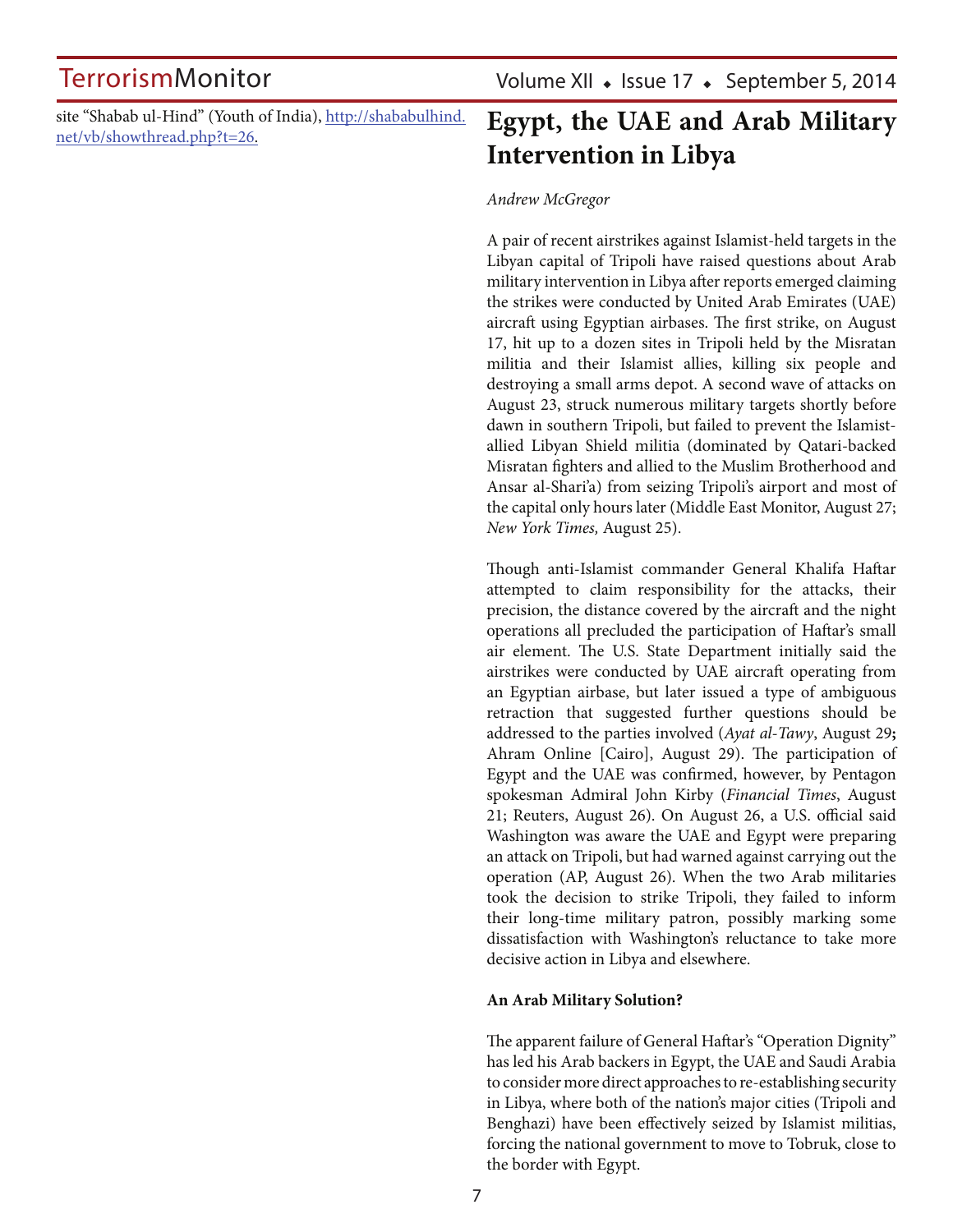Rumors of an Algerian-Egyptian invasion of Libya circulated throughout August, though a prolonged Algerian military intervention would risk inflaming social and economic tensions within Algeria (Middle East Eye, August 21). The lack of military cooperation between Algeria and Egypt would also seem to argue against a joint operation.

Qatar supports the Islamist faction in Libya and hosts leading Islamist politician Ali Muhammad al-Salabi, an associate of former Libyan Islamic Fighting Group commander Abd al-Hakim Belhadj, now a prominent Islamist militia commander in Tripoli. Both the Algerian and Egyptian militaries are involved in ongoing counter-terrorism campaigns; the question is whether these nations view Libya as an unwanted second front or as an integral part of a wider international anti-terrorist campaign.

#### **The UAE Adopts a More Muscular Foreign Policy**

The UAE's approach to regional security has been described by UAE Minister of State for Foreign Affairs Dr. Anwar Gargash:

Arab affairs should be settled within the framework of the Arab world because the Arab arena then becomes [accessible] to many regional players. I think this is a risk that threatens all Arab countries… There must be strong and effective police and military forces because not every threat faced by countries is international. There are many regional challenges so we should have the potential to face these threats. As [much as] the UAE and other countries need regional allies, we have to start with our own self-power and potential (*The National* [Abu Dhabi], March 31).

Gargash later said that allegations of UAE interference in Libyan affairs were merely an attempt to divert attention from Libya's parliamentary elections, in which the Islamists fared poorly: The people have spotted [the Islamists'] failure and recognized their lies. Disregarding the results of the Libyan parliamentary election is nothing but an indication of the isolation of the group, which is seeking a way out of their segregation, and [to] justify their mismanagement… Since their seven percent does not form a majority, Islamists in Libya resorted to violence and spread chaos across the country" (*Khaleej Times* [Dubai], August 27).

UAE pilots certainly know the way to Tripoli; during the NATO-led intervention in 2011, the UAE Air Force (UAEAF) deployed six F-16s and six Mirage fighter jets during the anti-Qaddafi campaign (AP, April 27). The UAE has used some of its considerable oil wealth to obtain a modern and well-

### TerrorismMonitor Volume XII • Issue 17 • September 5, 2014

trained air arm to help ensure the security of the Emirates in an increasingly unstable region. Many of the pilots and technicians are Pakistani ex-servicemen serving the UAE on private contracts. With the Mirage jets being phased out in favor of American-built F-16s, many of the pilots are not trained in the United States or by American trainers in the UAE. The UAE is also one of the few nations in the region to have mid-air refueling capabilities for long-distance operations thanks to its recent purchase of three Airbus A330 Multi Role Tanker Transports (MRTT). In recent years, the UAE has been improving its military capabilities to take a greater role in foreign affairs (particularly in the Arab world) and regional counter-terrorism efforts under the direction of Crown Prince Muhammad bin Zayid al-Nahyan.

#### **The Egyptian Perspective**

Although a cursory examination of a map of North Africa would seem to indicate Libya and Egypt are close neighbors, in reality, their interaction has been historically limited by distance, topography and culture. A brief 1977 border war that ended in disaster for Mu'ammar Qaddafi's poorly trained Libyan forces marked the last military encounter of any significance between the two nations.

Egyptian president Abd al-Fattah al-Sisi told a U.S. congressional delegation on August 29 that Egypt respected Libyan internal affairs, but noted that democracies cannot be built on ruins: "Despite Egypt being one of the most harmed parties from the deteriorating political and security situation in Libya, it is committed to non-interference in internal Libyan affairs" (Egypt State Information Service, August 29; Ahram Online [Cairo], August 29). While Egypt has been reluctant to admit any involvement in the airstrikes, there are reports that its newly formed Rapid Intervention Force, a group of some 10,000 commandos with airborne capability dedicated to counter-terrorism operations, has been involved in intelligence collecting operations in eastern Libya focused on Ansar al-Shari'a activities (AP, August 26; Cairo Post, May 8; al-Bawaba, March 30).

Egyptian foreign minister Sameh Shoukry was adamant that Egypt was not involved in "any military activity and does not have any military presence on Libyan territories," all of which might be technically true if Egypt only provided use of an air base to a UAEAF mission (al-Jazeera, August 26). UAE officials were more reticent, noting at first only that the Emirati authorities had "no reaction" to reports of UAEAF activity in Libya (al-Jazeera, August 26).

The day after the attack, the Egyptian and Libyan Foreign Ministers announced a bilateral initiative to restore security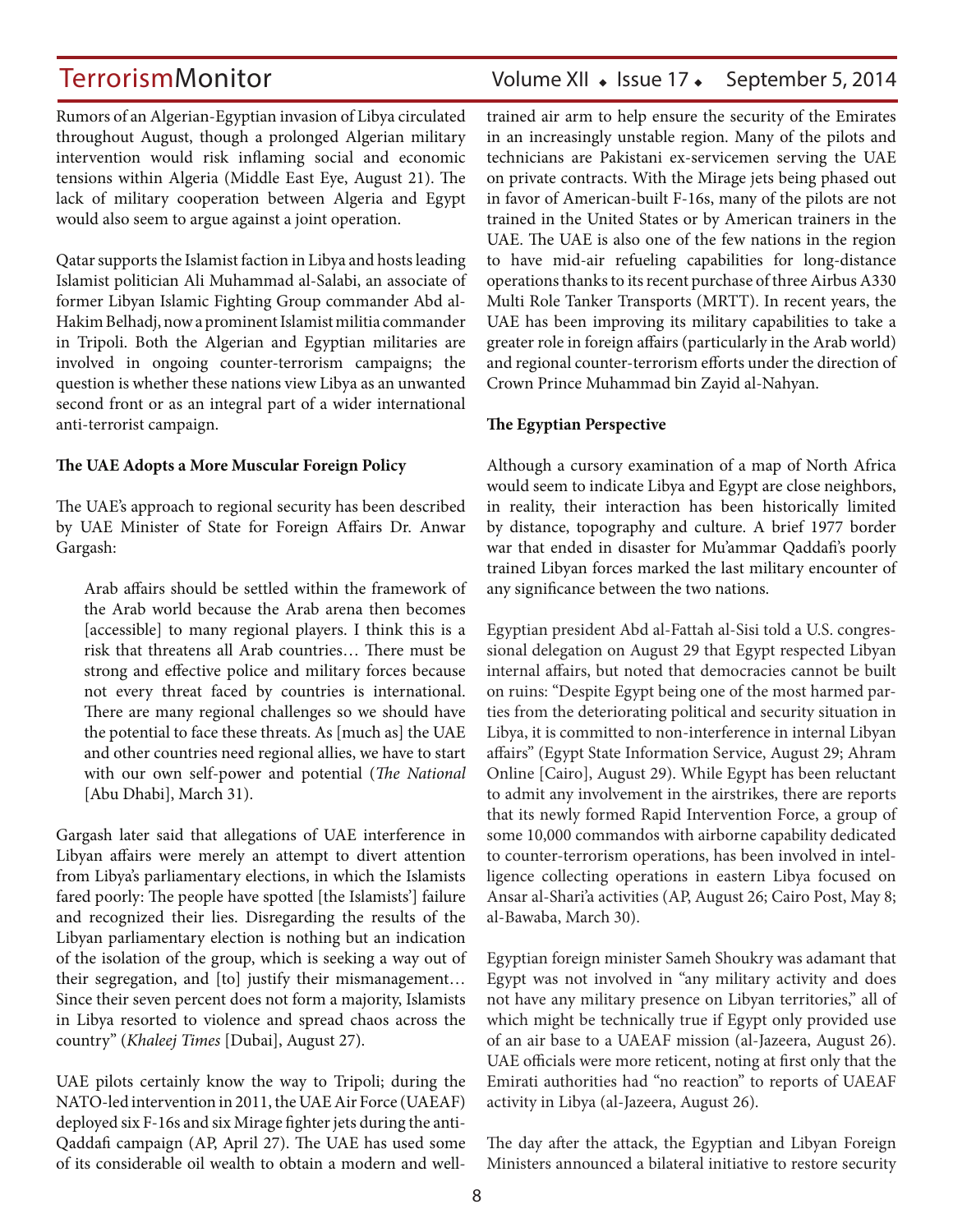in Libya without military intervention by non-Arab (i.e. Western) nations. The plan calls for the disarmament of Libya's militias with the aid of regional and international partners, but depends largely on commitments from international arms suppliers to halt sales to the militias after disarmament. Though well-intended, neither the Egyptian nor Libyan armed forces have the ability or will to further this initiative (Ahram Online [Cairo], August 25).

### **Egypt's Concerns**

The political chaos in neighboring Libya is the source of a number of security concerns being examined by Cairo. These include:

- Contacts and arms trading between Libyan Islamists and Salafi-Jihadist groups operating in the Sinai;
- • Harassment and assaults on Egyptian nationals working in Libya could lead to the return of hundreds of thousands of workers who would become reliant on a state already experiencing its own economic and unemployment crises for their welfare. Other economic impacts have been slight so far, as there is little trade between Libya and Egypt and only a small degree of Egyptian investment in Libya;
- The absence of state control over Libyan borders, seaports and airports raises a host of security concerns;
- New armed Islamist groups operating in the greater Cairo region and the Nile Valley (possibly including returnees from the fighting in Syria and Iraq) may seek arms supplies from Libya transported over the largely defenseless southern region of the border between Libya and Egypt. Gunmen and smugglers operate openly in the region and in July attacked an Egyptian base for countersmuggling operations in the western desert oasis of Farafra (Wadi al-Jadid Governorate), killing 22 soldiers. Securing this region with some type of permanent military presence would require an expensive and logistically difficult deployment of officers and troops, most of whom (despite Arab stereotypes) have little to no experience of the desert and share a great aversion to serving in the Libyan desert in any prolonged capacity;
- Libya could provide a rallying point for Egyptian jihadists, likely in the newly-declared "Islamic Emirate of Benghazi" (see Terrorism Monitor, August 7). Though the anti-Sisi "Free Egyptian Army" with supposed Qatari-Turkish-Iranian backing appears to have a greater presence in the virtual world than the battlefield, a small number of Egyptian extremists have taken refuge in Libya and could attempt to form new armed opposition groups there (*al-Ahram Weekly* [Cairo], April 24; al-Akhbar [Beirut], April 10). Working in favor

### Volume XII · Issue 17 · September 5, 2014

of the Egyptian government is the relative difficulty of mounting operations of any size in Egypt from Libyan bases.

#### **Egyptian Options**

Among the options available to Egypt to impose a political/ security solution in Libya are the following:

- An air campaign of limited or sporadic intensity targeting Islamist bases in Libya;
- Securing the length of its 700 mile border with Libya (a near physical and financial impossibility aggravated by the lack of credible partners on the Libyan side);
- • A limited incursion into Libya establishing a secured buffer zone in the northern reaches of the Libyan-Egyptian border (a move of dubious international legality that would invite Islamist attacks, inflame relations with some Arab nations and drain Egyptian resources better used in the Sinai);
- A broad multi-year military occupation (with or without allied Arab contingents) designed to disarm militias and support a new government that is likely to be viewed in many quarters as an Egyptian proxy (diplomatically provocative, militarily risky and financially draining);
- Covert military/logistical/intelligence support for new anti-Islamist factions (created with the help of Egyptian military intelligence) or existing militias. This has been the Egyptian strategy so far, but its support for the "National Libyan Army" forces of Khalifa Haftar and their allies has failed to yield results so far. Cairo may look elsewhere in Libya for someone with greater credibility in Libya to lead anti-Islamist forces – Haftar's long American exile and CIA associations have worked against him in Libya;
- Training and arming Libyan nationals to form a new national Libyan army with some limited political direction from Cairo. According to Libyan Army chiefof-staff Major-General Abdul Razzaq al-Nazhuri, Egypt has offered military training for Libya's new army, an important consideration given that both NATO and the United States have backed off from earlier pledges to provide training due to the continuing unrest in Libya (*Stars and Stripes*, August 28);
- Continuing its policy of cultivating tribal elites in the border region for intelligence gathering and counterterrorist operations. These elements will not work for free, however; they are seeking development projects and legal concessions in return for their cooperation. The tribes that straddle the modern border now control much of the smuggling of arms and other contraband from Libya to Egypt.